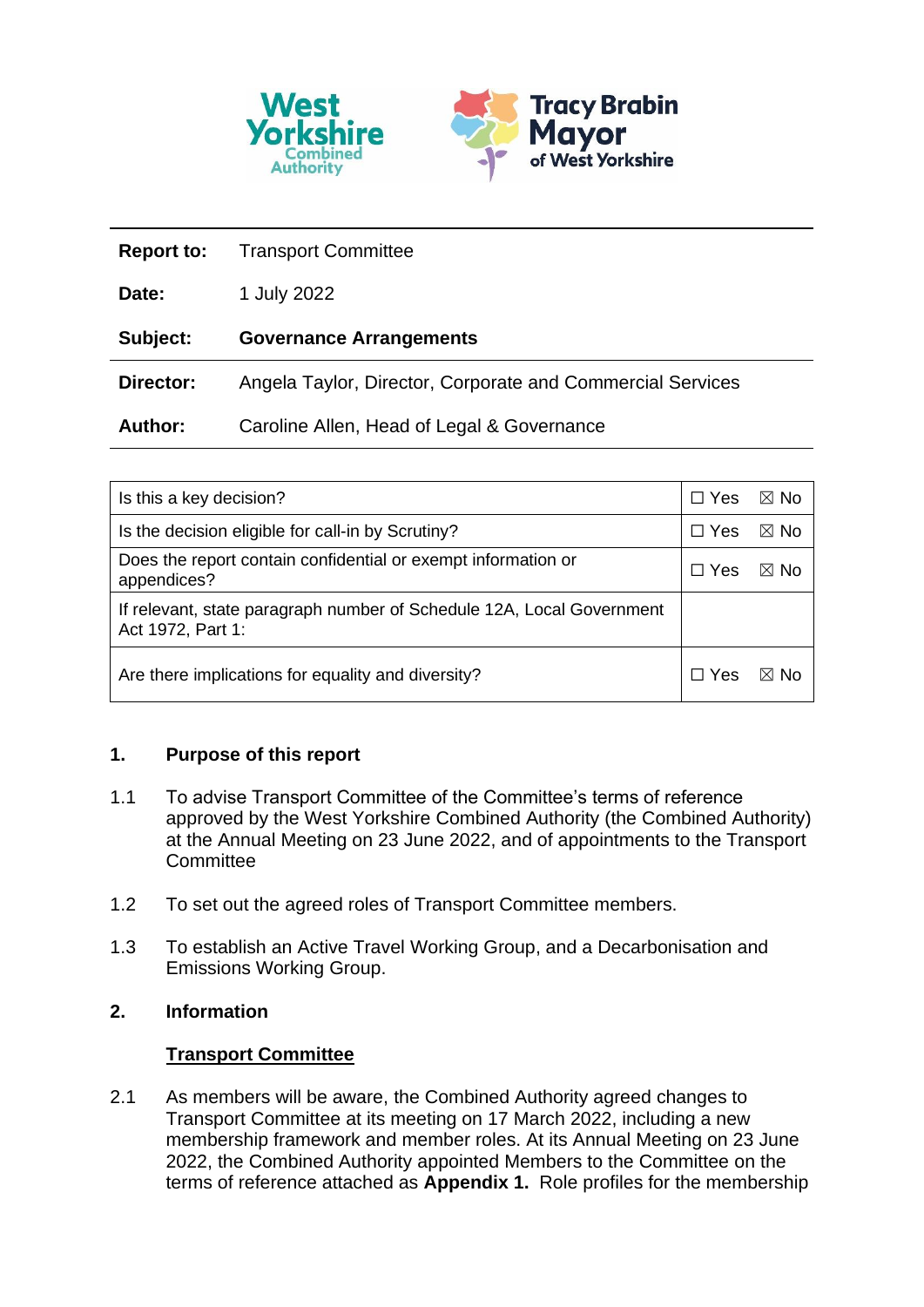of Transport Committee were also agreed by the Combined Authority on 17 March, and these are attached as **Appendix 2.**

- 2.2 The Combined Authority at its Annual Meeting appointed the following Members:
- 2.2.1 Councillor Susan Hinchcliffe as Chair, and Portfolio Lead for transport
- 2.2.2 Councillor Peter Carlill and Councillor Manisha Kaushik as the two Deputy **Chairs**
- 2.2.3 A Transport Engagement Lead from each of the Constituent Councils as follows:

| <b>Constituent Council</b> | <b>Transport Engagement Lead</b>   |
|----------------------------|------------------------------------|
| <b>Bradford</b>            | <b>Councillor Taj Salam</b>        |
| Calderdale                 | <b>Councillor Colin Hutchinson</b> |
| <b>Kirklees</b>            | <b>Councillor Aafaq Butt</b>       |
| Leeds                      | Councillor Lou Cunningham          |
| Wakefield                  | <b>Councillor Kevin Swift</b>      |

2.3 In accordance with the agreed membership framework, the relevant transport portfolio from each Constituent Council were also co-opted onto Transport Committee as a voting member, as follows:

| <b>Constituent Council</b> | <b>Transport Portfolio Holder</b> |
|----------------------------|-----------------------------------|
| <b>Bradford</b>            | <b>Councillor Alex Ross-Shaw</b>  |
| Calderdale                 | <b>Councillor Jane Scullion</b>   |
| <b>Kirklees</b>            | <b>Councillor Eric Firth</b>      |
| Leeds                      | Councillor Helen Hayden           |
| Wakefield                  | <b>Councillor Matthew Morley</b>  |

#### **Scrutiny arrangements**

2.4 The Combined Authority appointed three scrutiny committees at its Annual Meeting; scrutiny of the Combined Authority's transport functions falls within the remit of the Transport/Infrastructure Scrutiny Committee.

### **Role and duties of the Deputy Chairs**

- 2.5 The role profiles set out at **Appendix 2** define the roles of the Deputy Chairs.
- 2.6 The role profile identifies that on an annual basis the thematic role for each Deputy Chair will be agreed, and the duties and responsibilities set out in the role profile will be shared, with the objective of securing a balanced and manageable workload for each.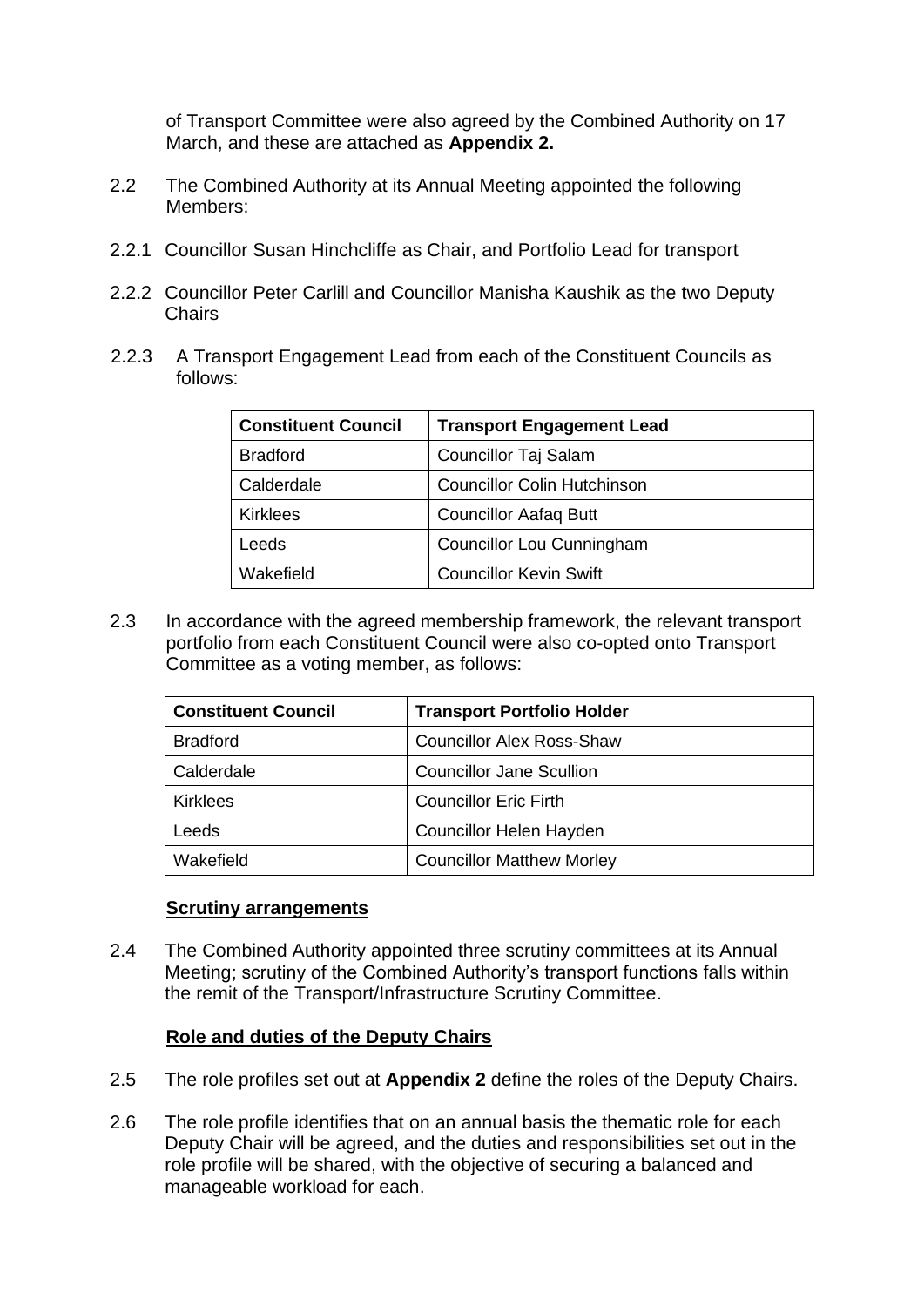2.7 The thematic roles and duties of each of the Deputy Chairs will be reported to Transport Committee when these have been agreed with the newly appointed role holders.

## **Role and activities of the Transport Engagement Leads**

- 2.8 The role profiles set out at **Appendix 2** define the roles of the Transport Engagement Leads.
- 2.9 Arrangements for the open local transport forums in each Constituent Council area will be agreed and reported to next meeting of Transport Committee, including a schedule. Main issues raised at the local transport forums will be reported back to Transport Committee.

### **Working Groups**

- 2.10 It is proposed to establish two working groups, as set out below.
- 2.11 In addition, ah-hoc workshops are held with Transport Committee members on specific matters (e.g. transport policy development). In common with the working groups, such workshops are advisory only and held in private.
- 2.12 There are no sub-committees.

#### Active Travel Working Group

2.13 It is proposed that an Active Travel Working Group is re-established for this municipal year. **Appendix 3** to this report sets out the proposed arrangements including the **terms of reference** for the Working Group.

#### Decarbonisation and Emissions Working Group

2.14 It is proposed that a Decarbonisation and Emissions Working Group is reestablished jointly with the Climate, Energy and Environment Committee. **Appendix 4** to this report sets out the proposed arrangements including the **terms of reference** for the Working Group.

### **3. Tackling the Climate Emergency Implications**

- 3.1 Like all committees, the terms of reference for the Transport Committee include a commitment to tackling the climate emergency.
- 3.2 The terms of reference for Transport Committee include a further commitment to liaise with the Climate, Energy and Environment Committee and the Place, Regeneration and Housing Committee to secure the decarbonisation of transport infrastructure including planning for sustainable development and flood risk management.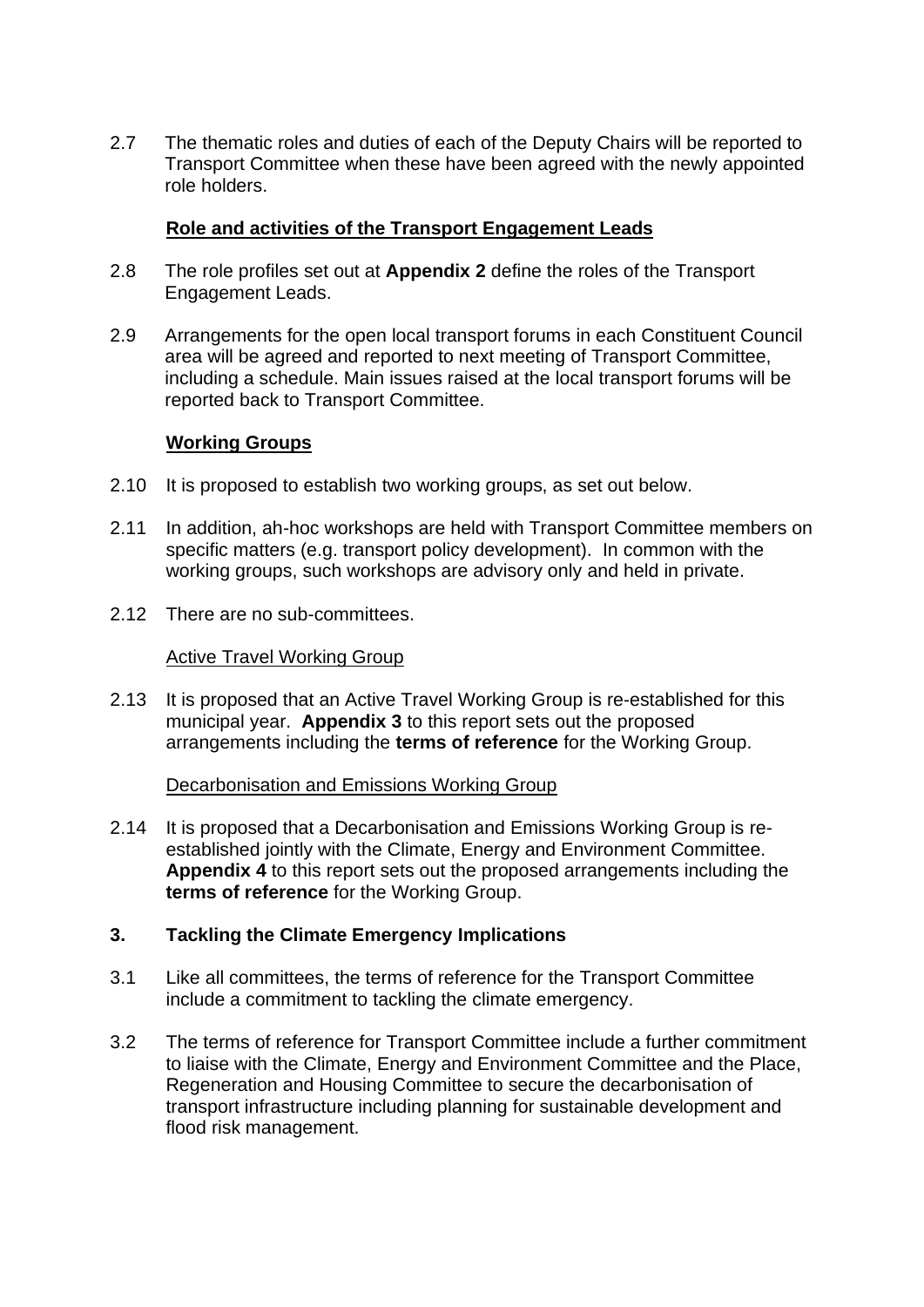3.3 The work of the Decarbonisation and Emissions Working Group will be directed at tackling the Climate Emergency.

# **4. Inclusive Growth Implications**

- 4.1 The terms of reference require this, and all committees, to promote inclusive growth in its actions.
- 4.2 A lead committee member on inclusivity will be identified. The inclusivity lead will be responsible for ensuring that the regional priority of enabling inclusive growth is fully considered in all decisions and that new opportunities are considered and implemented where appropriate and where they can add value to the agenda of the Committee.

## **5. Equality and Diversity Implications**

- 5.1 The terms of reference require this, and all other committees, to consider equality and diversity in its actions and decision making.
- 5.2 The diversity of the committee will be kept under review and steps will be taken, in future recruitment campaigns, to ensure as far as possible that the membership is representative of the population we serve.

## **6. Financial Implications**

6.1 The positions of Ordinary member, Transport Engagement Lead and Deputy Chair attract an allowance under the Combined Authority's Members' Allowances Scheme. The Allowances Scheme was revised and approved at the Annual Meeting to reflect the new positions.

# **7. Legal Implications**

7.1 The Combined Authority's Procedure Standing Orders (including statutory access to information provisions), do not apply to Working Groups.

### **8. Staffing Implications**

8.1 There are no staffing implications directly arising from this report.

### **9. External Consultees**

9.1 No external consultations have been undertaken.

### **10. Recommendations**

That the Transport Committee:

10.1 Notes the **terms of reference** for **Transport Committee** attached as **Appendix 1** to this report, and the **role profiles** for committee members set out at **Appendix 2.**